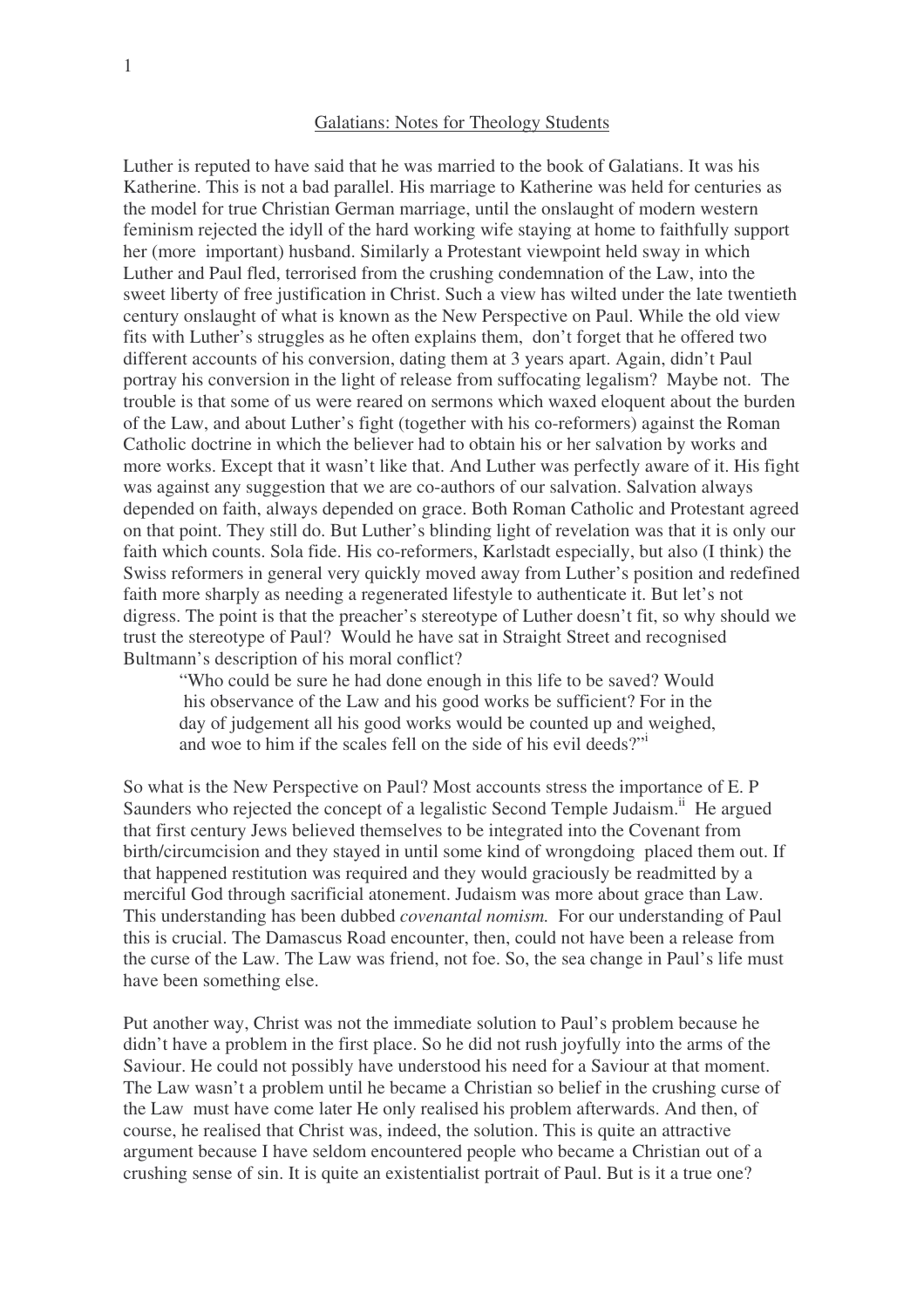Let's get back to the Damascus Road. What was the impact of that day on Paul? If it wasn't release from sin, could it have been 'moving of boundary markers'? Up to that point Paul had seen the Gentiles as excluded from God's covenant. He had persecuted the Hellenistic believers and cooperated in the martyrdom of Stephen, accused of denying the place of the temple in the national religion. Rather than a conversion Paul had received a call. Now he saw gentiles as co-heirs with Christ in the new messianic age. The boundary markers which had separated Jews and Gentiles had been removed by Christ. Out goes his prejudiced nationalism, in comes a new inclusiveness. The argument, then, is not "what place does the Law have?" but, "which of the Law's demands must the gentiles obey?" Paul's epistles are then to be read as defences of the exclusion of Sabbath observance, dietary rules and circumcision. The Judaizers of Galatia were not guilty of preaching the necessity of legalistic works for salvation but of a misplaced nationalism, insisting that as the gentiles had been graciously brought into the blessing of the Covenant, they must now adopt the blessing of the Law in order to stay within it.

Of course, I have simplified. I must commend Bruce W. Longenecker's book on Galatians to you, which not only explains in depth what I am about to say, but also has the virtue of being in the Main Arts library for us to borrow.<sup>iii</sup> Linked with all of the above is another question: What is the connection between Old Testament election, the Covenant with Israel, and the spiritual status of the gentile believers? One opinion is that the Galatians had fallen victim to the view that their inclusion in God's kingdom was just an extension of the previous grace of God to Israel, Logically, then they need to adapt their lifestyle to enjoy the spiritual benefits of that inclusion, by obedience to the Law. Faced with so powerful an argument Paul is forced to stress that God has done something completely new. He has skipped the old Covenant completely and included the gentiles directly in the promise to Abraham. Beker claims that for Paul:

"Abraham can only be maintained in salvation-history as a figure of promise . . . The 'Jewish' dispensation of circumcision and the Torah has only been a curse and an obstacle . . . an interloper that inserted itself illegitimately between the promise to Abraham and its exclusive fulfilment in Christ."<sup>iv</sup>

Martyn claims that in Galatians Paul shows no inclination to acknowledge the existence of a covenant between the time of Abraham and Christ. Covenant is not a theme he introduces himself, because he sees no linearity between the gentile's inclusion in God's people and the Jews under the Law.<sup>v</sup>

Other theologians, squeeze Paul more deeply into the line of covenantal nomism and argue that Paul did indeed find lines of connection between the Law and the Christian Life. Dunn argues that Paul's argument against the Judaizers of Galatians was that they were too ethnically minded.<sup>vi</sup> The Law expressed God's will, but should not be used to exclude the Gentiles. The non-Jews were now invited into the Covenant relationship. N. T. Wright takes a similar view, arguing that gentiles are now invited into the "eschatological phase" of Israel's history which will result in the final victory of God over all gods and nations.<sup>vii</sup> It is worth mentioning that Longenecker agrees with neither side completely. For him, Paul in Galatians deliberately holds back from arguing that the gentiles have been included in the continuing story of Israel's salvation history (although other epistles like Romans affirm that Paul believed in such a continuation) because he wanted to cut the ground away from under the feet of the Judaizers. The term "Israel of God" is "stripped of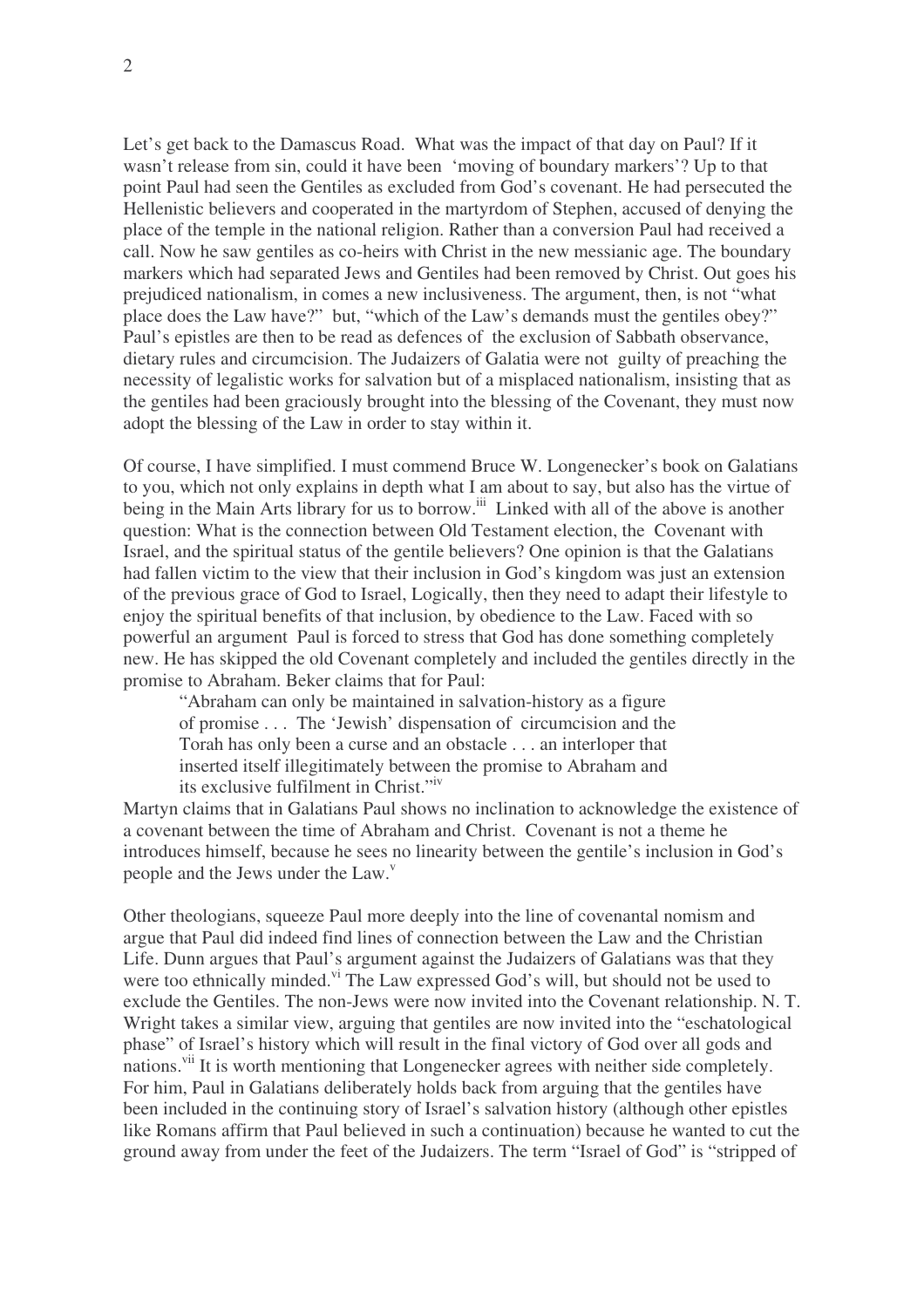"any potential to signify an ethnic group . . ." Yet the divine triumph at the end of the world depends on the restoration and revival of an ethnic Israel.<sup>viii</sup>

You will probably be saying something like, "yes, Peter, we can read those books too, but what is your view?" Well, I largely agree with the covenantal nomism theory. Some have argued that Judaism of those days was more complicated than the New Perspective admits. Mark A. Seilfrid argues that first century rabbinic thought could argue for both a full blooded covenantal view in which Israel was elected unconditionally by grace, and also teach the possibility of attaining salvation by good works. They allowed the views to stand in contradiction rather than oppose each other.<sup>ix</sup> Nevertheless the weight of opinion rejects the older Protestant interpretation of Paul groaning under the weight of sin before his encounter with Christ.

Secondly, Seilfrid argues that the cross is lacking from the New Perspective of Paul. Galatians confirms what we know from other epistles, that Paul was overwhelmed by the cross:

"May it never be that I should boast, except in the cross of our Lord Jesus Christ, through whom the world has been crucified to me, and I to the world (Gal 6:14)

To reduce his Damascus Road experience to a call is to propose that at the time he knew nothing of the cross or the early church's identification of Jesus as the Lamb of God who died for our sins. I find that hard to accept. He met the crucified Christ on the road to Damascus and received Him as such. In all my life I have only ever met two people who were called to ministry at the time of their conversion. But it happens, and Paul's conversion was both a submission to the cross of Christ and a call to free himself from the ethnically binding view of God's grace which had turned him against the church. Justification for Paul was an event, not a process.<sup>x</sup> Some of the proponents of the New Perspective do seem to diminish the need for a crucified when there is so much grace around, but the more evangelical proponents of the understanding, such as N. T. Wright do stress the importance of the cross and the atonement.

Thirdly, as a Christian preacher in a very relativistic age, I feel we must take care not to dumb down Paul's moral requirements: the idea that if only we have the desire to obey God and willingness to repent, then we can enjoy a "covenant righteousness" without an Old Testament basis for our morality. There is, it seems to me, a pressure on the church to accept any moral behaviour, even if flies in the face of all that scripture teaches, because to censure someone for a moral lapse is judgemental and unloving. That seems to go firmly against Paul's teaching of the cross in the life of the believer. God has left us with the Old Testament, and we must learn to use it and interpret it as a guideline, a rule of faith, for our life. There are rules of interpretation to be observed, but these will appear in the course of my studies.

Fourthly, I am attracted to the idea that the Judaizers were preaching a form of covenantal nomism. They certainly managed to make the idea attractive to the Galatians. Paul would not have reacted so strongly if he had felt that he was preaching an easier way. So he fights to free the Gospel from its ethnic limitations and offer it to the gentiles on their own terms (no circumcision, no dietary restriction, no Sabbath observance $\bar{x}$ <sup>i</sup>), yet the Gospel brings greater challenges and more imposing moral lifestyle demands such as love, faithfulness, self discipline.<sup>xii</sup>